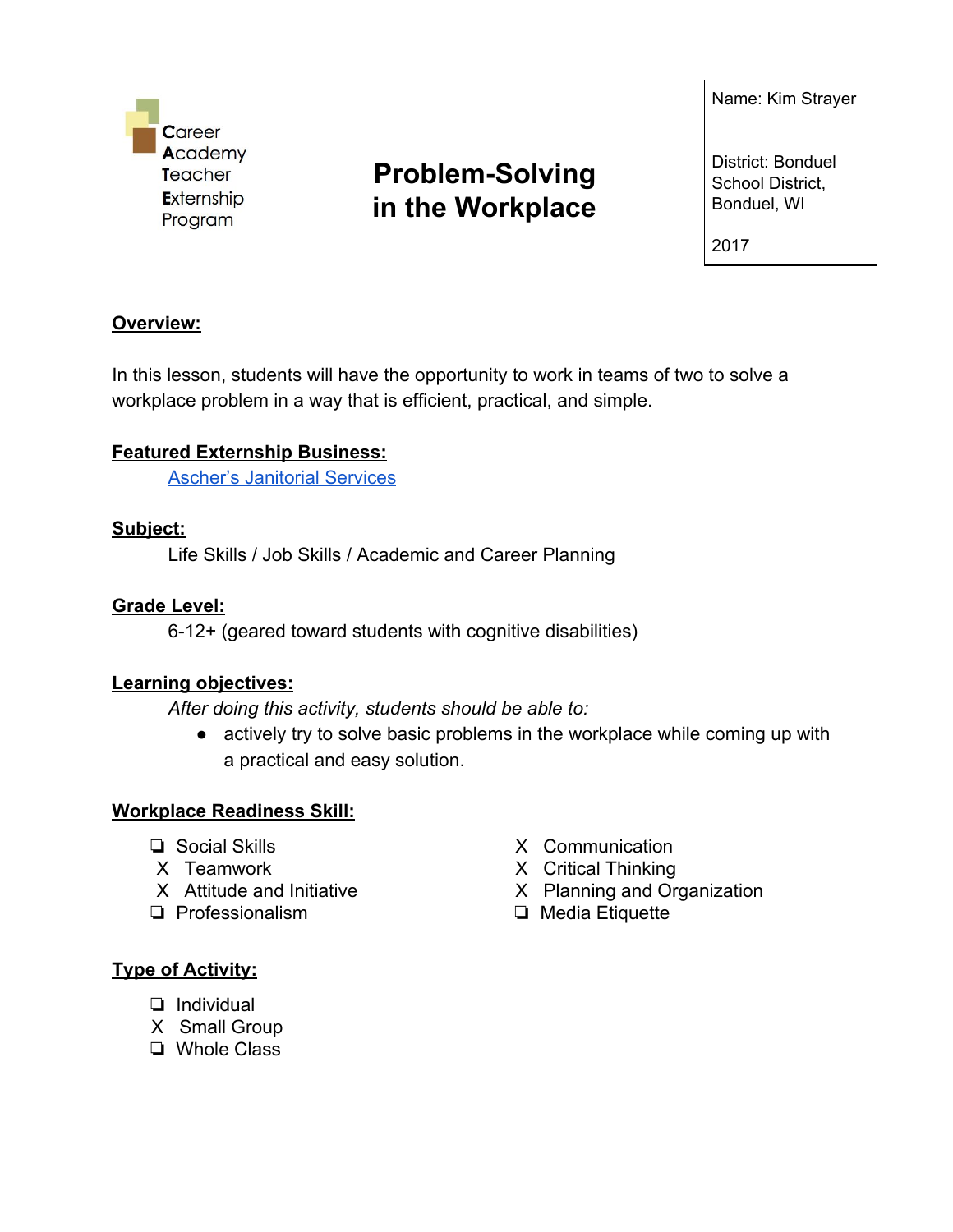# **Common Core Essential Elements for English Language Arts** *(for students with significant cognitive disabilities):*

EE.SL.9-10.1 Engage in collaborative discussions.

- a. Prepare for discussions by collecting information on the topic.
- b. Work with adults and peers to set rules for discussions.
- c. Relate the topic of discussion to broader themes or ideas.

EE.SL.9-10.6 Adapt communication to a variety of contexts and tasks using complete sentences when indicated or appropriate.

**Time:** 1 class period

# **Materials:**

● Problem-Solving scenario cards (attached)

# **Directions:**

- 1. Students will be randomly split into teams of two.
- 2. Each team will be given 1 problem-solving scenario card to look at and discuss with one another.
- 3. Students will work with their teammate to discuss how to solve the problem.
- 4. Students will read their card out loud (or with assistance).
- 5. With their teammate, students will tell the small-group what solution they came up with and why.
- 6. The small-group will give them feedback on their solution and offer any other ideas they have

#### **Wrap-Up:**

Students will switch partners and do a pair/share of what they learned about problem-solving in the workplace.

# **Extension Activity:**

Students in the class who have work experiences can write in their daily journals about what problems they encountered and how they solved them.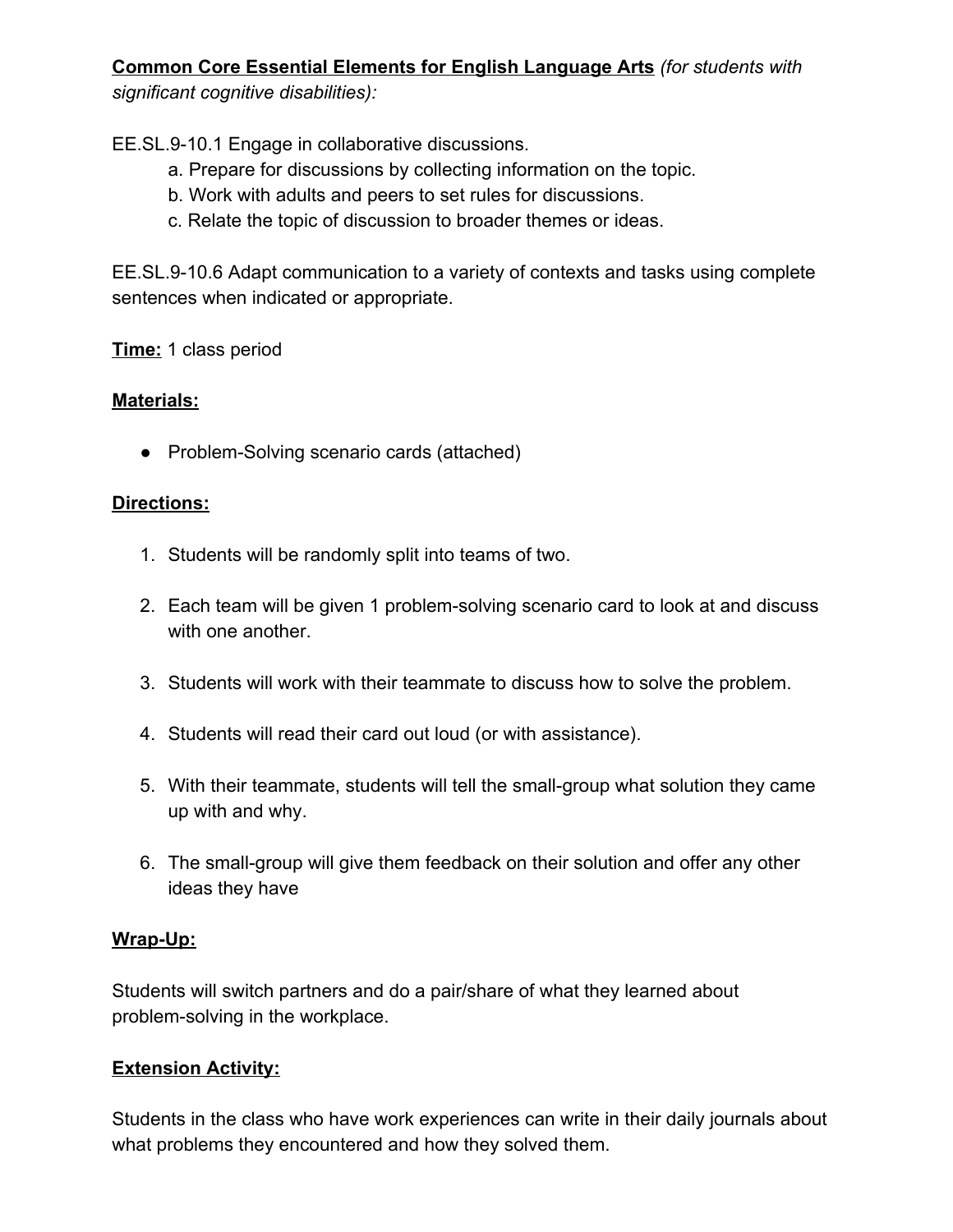Have students brainstorm additional scenarios to add to the deck.

Invite career speaker into the classroom to share on-the-job problems and work with students to brainstorm solutions.



Problem-Solving in the Workplace by Kim Strayer is licensed under a [Creative](http://creativecommons.org/licenses/by-nc-sa/4.0/) Commons [Attribution-NonCommercial-ShareAlike](http://creativecommons.org/licenses/by-nc-sa/4.0/) 4.0 International License.